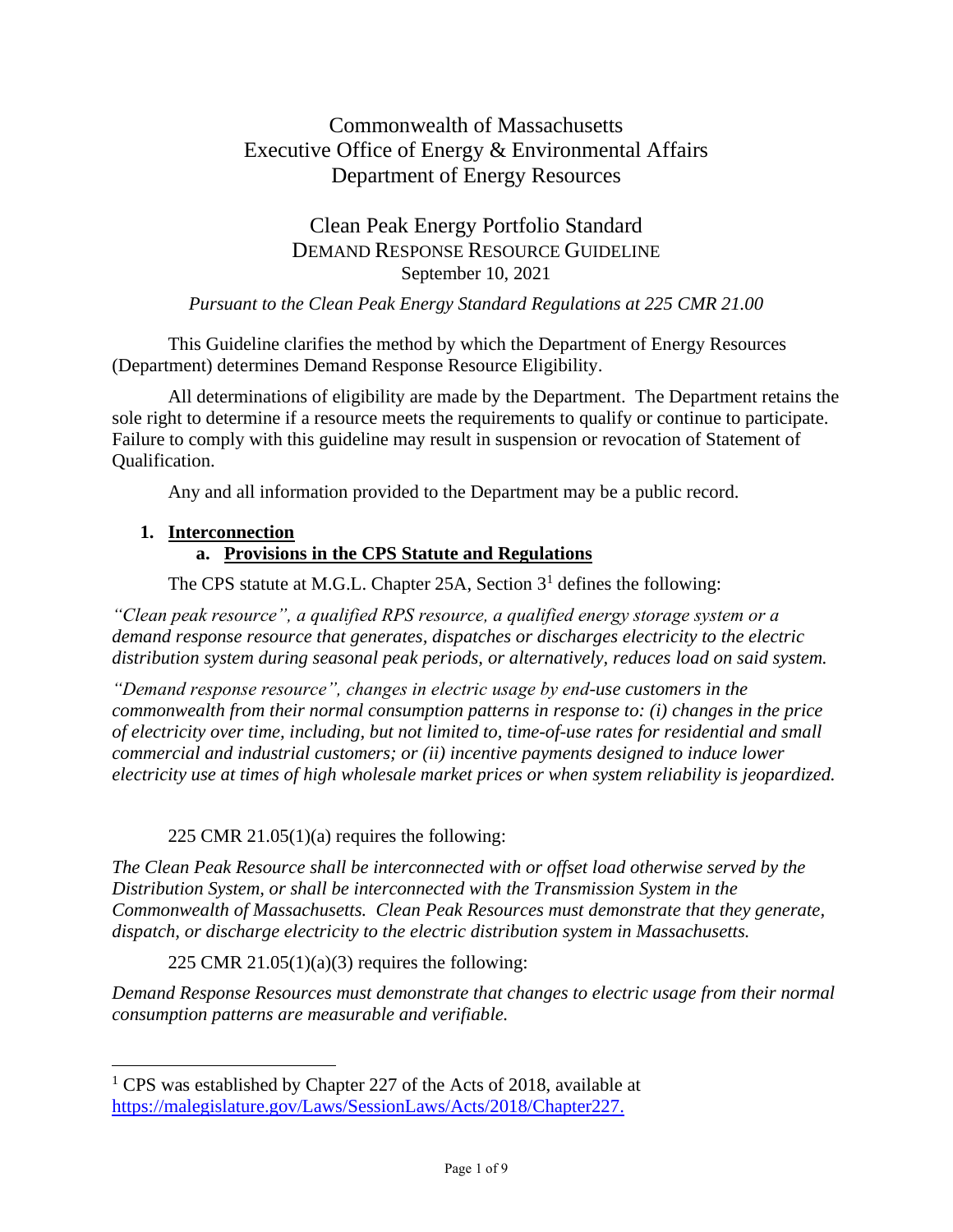# **b. Determinations**

Per the definition of a Clean Peak Resource, a Demand Response Resource must reduce load on the electric distribution system, and as such, it must be served by the electric distribution system.

#### **2. Generation is Ineligible to Qualify as a Demand Response Resource a. Provisions in the CPS Statute and Regulations**

The CPS statute at M.G.L. Chapter 25A, Section 3 defines the following:

*"Clean peak resource", a qualified RPS resource, a qualified energy storage system or a demand response resource that generates, dispatches or discharges electricity to the electric distribution system during seasonal peak periods, or alternatively, reduces load on said system.*

*"Demand response resource", changes in electric usage by end-use customers in the commonwealth from their normal consumption patterns in response to: (i) changes in the price of electricity over time, including, but not limited to, time-of-use rates for residential and small commercial and industrial customers; or (ii) incentive payments designed to induce lower electricity use at times of high wholesale market prices or when system reliability is jeopardized.*

### 225 CMR  $21.05(1)(a)(3)(a)$  requires the following:

*A facility that generates electricity, including a Qualified RPS Resource, shall not be considered a Demand Response Resource.* 

# **b. Determinations**

The definition of a Demand Response Resource is specific to changes in *usage* and *consumption*. Generation is not a form of usage or consumption, and thus is ineligible to qualify in the Clean Peak Energy Portfolio Standard as a Demand Response Resource. A non-exhaustive list of such ineligible generation includes; backup generators, combined heat and power plants, and renewable energy generators.

#### **3. Commercial Operation Date a. Provisions in the CPS Statute and Regulations**

The CPS statute at M.G.L. Chapter 25A, Section 3 defines the following:

*"Clean peak resource", a qualified RPS resource, a qualified energy storage system or a demand response resource that generates, dispatches or discharges electricity to the electric distribution system during seasonal peak periods, or alternatively, reduces load on said system.*

*"Demand response resource", changes in electric usage by end-use customers in the commonwealth from their normal consumption patterns in response to: (i) changes in the price of electricity over time, including, but not limited to, time-of-use rates for residential and small commercial and industrial customers; or (ii) incentive payments designed to induce lower electricity use at times of high wholesale market prices or when system reliability is jeopardized.*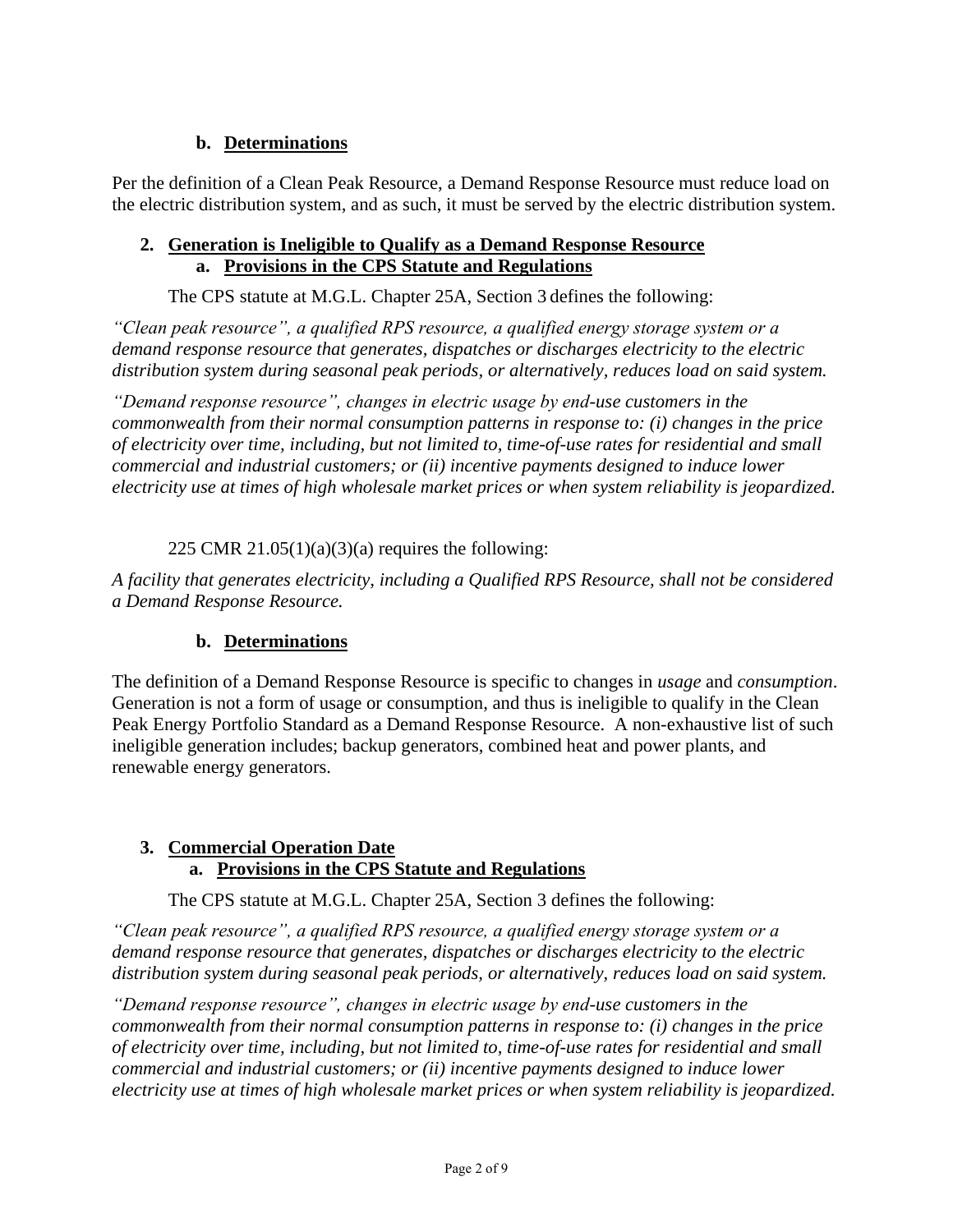225 CMR 21.02 defines the following:

*Commercial Operation Date. The date that a Clean Peak Resource first produces or provides electrical energy for sale. In the case of a Clean Peak Resource that is connected to the End-use Customer's side of the electric meter, the date on which the local Distribution Company grants approval for the Clean Peak Resource to interconnect with the grid. In the case of a Demand Response Resource, the date on which the resource first changes electric usage.*

# **b. Determinations**

With respect to Demand Response Resources, the Commercial Operation Date defined in the regulation should be applied specifically to the equipment that enables the Clean Peak-specific demand response. Equipment installed on or January 1, 2019 shall not be considered an Existing Resource subject to the Existing Resource Multiplier.

## **4. Energy Storage Systems as Demand Response a. Provisions in the CPS Statute and Regulations**

The CPS statute at M.G.L. Chapter 25A, Section 9 defines the following:

*"Demand response resource", changes in electric usage by end-use customers in the commonwealth from their normal consumption patterns in response to: (i) changes in the price of electricity over time, including, but not limited to, time-of-use rates for residential and small commercial and industrial customers; or (ii) incentive payments designed to induce lower electricity use at times of high wholesale market prices or when system reliability is jeopardized*

# **b. Determinations**

Energy storage which changes the demand profile of electric usage by end-use customers can be qualified to participate in the Clean Peak Energy Portfolio Standard as a Demand Response Resource. Energy storage which is issued a statement of qualification as a Demand Response Resource is not Qualified Energy Storage, is not subject to the requirements of Qualified Energy Storage, and does not enable existing Class I/II RPS resources to become eligible because only Qualified Energy Storage can enable their eligibility.

Electric energy storage systems which can provide their electric performance data shall need to provide all performance data in a format accepted by the Production Tracking System (PTS).

The consideration of measurement and verification of thermal energy storage systems which change electric usage of end-use customers from normal consumption patterns will be discussed by a Clean Peak Energy Portfolio Standard working group and may be updated in guideline and PTS reporting requirements.

### **5. Electric Distribution Company (EDC) Active Demand Response (ADR) Programs a. Provisions in the CPS Statute and Regulations**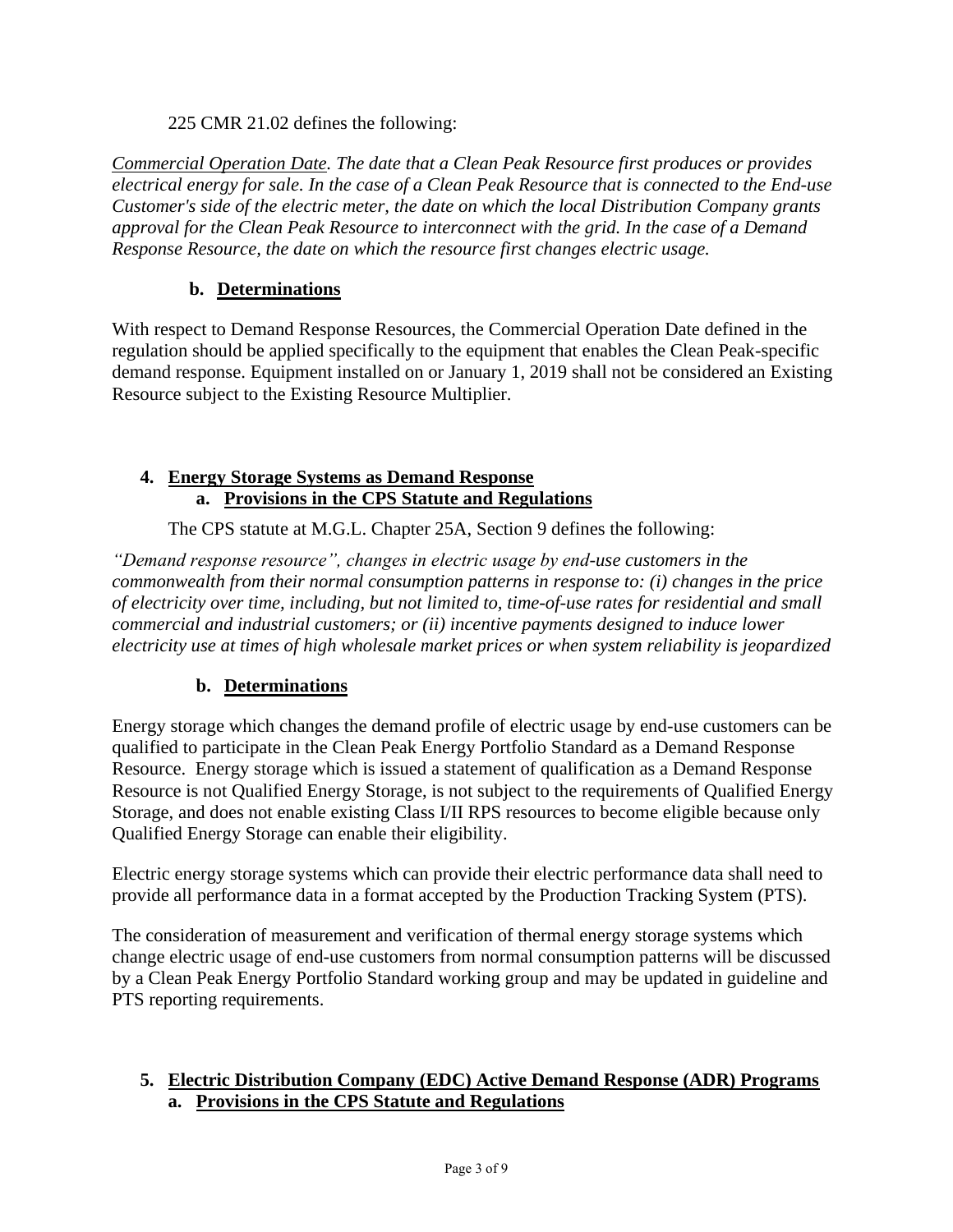The CPS statute at M.G.L. Chapter 25A, Section 8 defines the following:

*"Demand response resource", changes in electric usage by end-use customers in the commonwealth from their normal consumption patterns in response to: (i) changes in the price of electricity over time, including, but not limited to, time-of-use rates for residential and small commercial and industrial customers; or (ii) incentive payments designed to induce lower electricity use at times of high wholesale market prices or when system reliability is jeopardized.*

225 CMR 21.05  $(1)(a)(3)$  requires the following:

*Demand Response Resources: Demand Response Resources must demonstrate that changes to electric usage from their normal consumption patterns are measurable and verifiable.* 

#### **b. Determinations**

Aggregations of demand response resources which are dispatched by an EDC as part of a retail customer Active Demand Response program can be eligible to receive a statement of qualification. The entire aggregation must consist of otherwise eligible resources, for example there can be no generation included in the aggregation.

The ADR resources and/or aggregations must be able to provide sufficient performance measurement data in a format accepted by the PTS. Reported performance data shall be based upon actual operational data available to the EDC.

#### **6. Electric Vehicle Supply Equipment (EVSE) a. Provisions in the CPS Statute and Regulations**

The CPS statute at M.G.L. Chapter 25A, Section 8 defines the following:

*"Demand response resource", changes in electric usage by end-use customers in the commonwealth from their normal consumption patterns in response to: (i) changes in the price of electricity over time, including, but not limited to, time-of-use rates for residential and small commercial and industrial customers; or (ii) incentive payments designed to induce lower electricity use at times of high wholesale market prices or when system reliability is jeopardized.*

225 CMR  $21.05(1)(a)(3)$  requires the following:

*Demand Response Resources: Demand Response Resources must demonstrate that changes to electric usage from their normal consumption patterns are measurable and verifiable.* 

#### **b. Determinations**

EVSE will be measured and verified according to a static baseline. The static baseline will be that 35% of daily energy consumption by the EVSE would have occurred within the Seasonal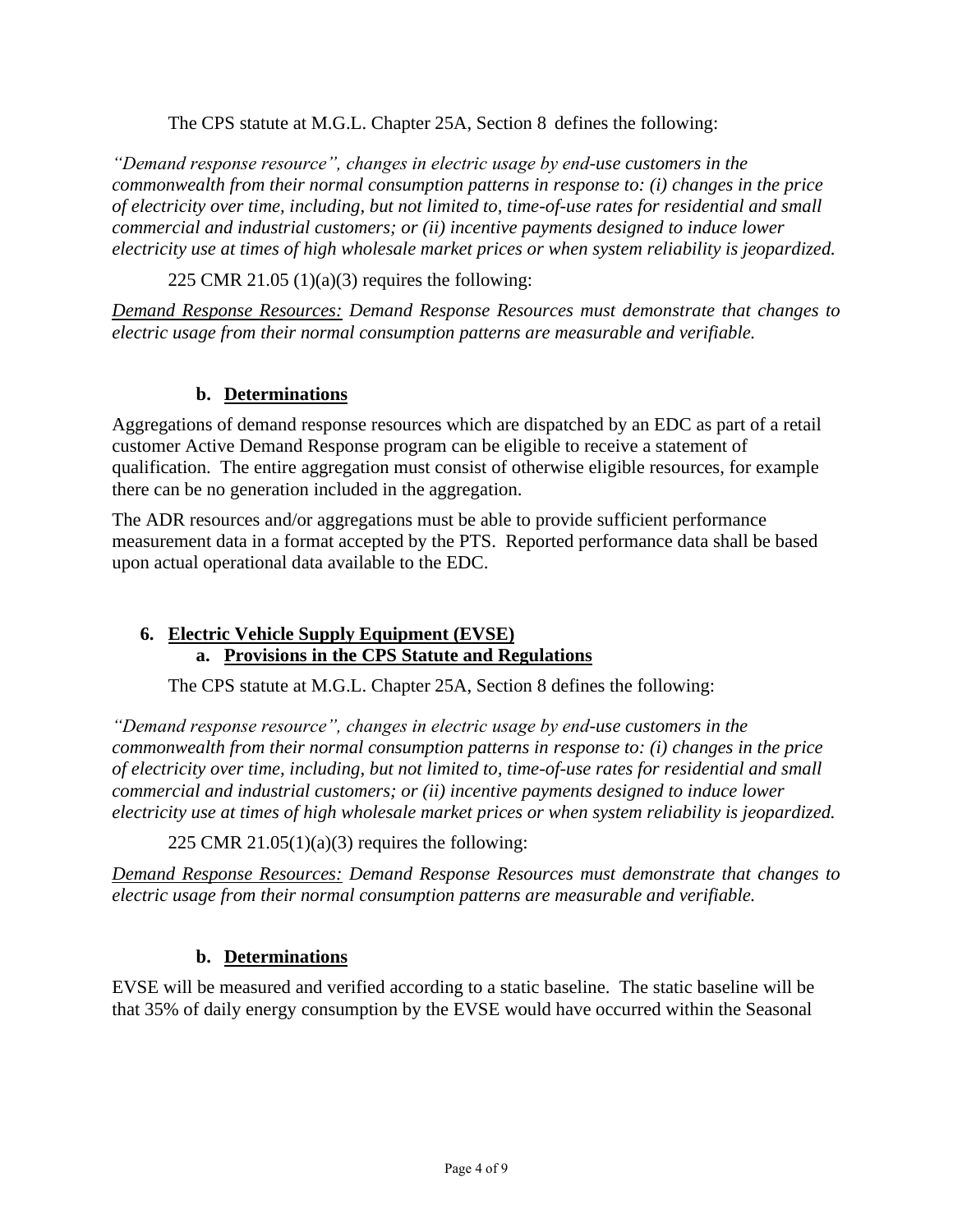Clean Peak Window.<sup>2</sup> The EVSE shall provide 15-minute interval data to the PTS. The PTS will calculate the eligible number of certificates generated as follows:

CPEC eligible kWh  $= (0.35 \times Total \, kWh \, in \, 24 \, hour \, day)$ − (Total kWh consumed within Seasonal Clean Peak Window)

Where the CPEC eligible kWh calculation result is negative, it will be zeroed out on a daily basis (e.g. negative certificates will not carry forward).

An EVSE may report energy dispatched from the vehicle as a negative to increase the number of certificates generated. If an EVSE dispatches from the vehicle, the negative value will not reduce the Total kWh in 24 hour day when calculating CPEC eligible kWh.

The resource must be able to provide sufficient data in a format which meets PTS reporting requirements.

## **7. Electric Water Heater Demand Response b. Provisions in the CPS Statute and Regulations**

The CPS statute at M.G.L. Chapter 25A, Section 8 defines the following:

*"Demand response resource", changes in electric usage by end-use customers in the commonwealth from their normal consumption patterns in response to: (i) changes in the price of electricity over time, including, but not limited to, time-of-use rates for residential and small commercial and industrial customers; or (ii) incentive payments designed to induce lower electricity use at times of high wholesale market prices or when system reliability is jeopardized.*

225 CMR 21.05(1)(a)(3) requires the following:

*Demand Response Resources: Demand Response Resources must demonstrate that changes to electric usage from their normal consumption patterns are measurable and verifiable.* 

# **c. Determinations**

Electric water heaters may be measured and verified according to a static baseline. The static baseline shall be that 17% of daily energy consumption by the Water Heater would have occurred within the Seasonal Clean Peak Window.<sup>3</sup> The Water Heater shall provide 15-minute

 $2$  35% was determined as the average EVSE load coincident with Seasonal Peak Window hours from the U.U. DRIVE Grid Integration Technical team and Integrated Systems Analysis Technical Team "Summary Report on EVs at Scale and the U.S. Electric Power System," available at

[https://www.energy.gov/sites/prod/files/2019/12/f69/GITT%20ISATT%20EVs%20at%20Scale](https://www.energy.gov/sites/prod/files/2019/12/f69/GITT%20ISATT%20EVs%20at%20Scale%20Grid%20Summary%20Report%20FINAL%20Nov2019.pdf) [%20Grid%20Summary%20Report%20FINAL%20Nov2019.pdf](https://www.energy.gov/sites/prod/files/2019/12/f69/GITT%20ISATT%20EVs%20at%20Scale%20Grid%20Summary%20Report%20FINAL%20Nov2019.pdf) as well as the National Renewable Energy Laboratory "Electric Vehicle Charging Implications for Utility Ratemaking in Colorado" [https://www.nrel.gov/docs/fy19osti/73303.pdf.](https://www.nrel.gov/docs/fy19osti/73303.pdf)

<sup>&</sup>lt;sup>3</sup> 17% was determined as the average electric water heater load coincident with Seasonal Peak Window hours from the Regional End-Use Metering Project by the Office of Energy Resources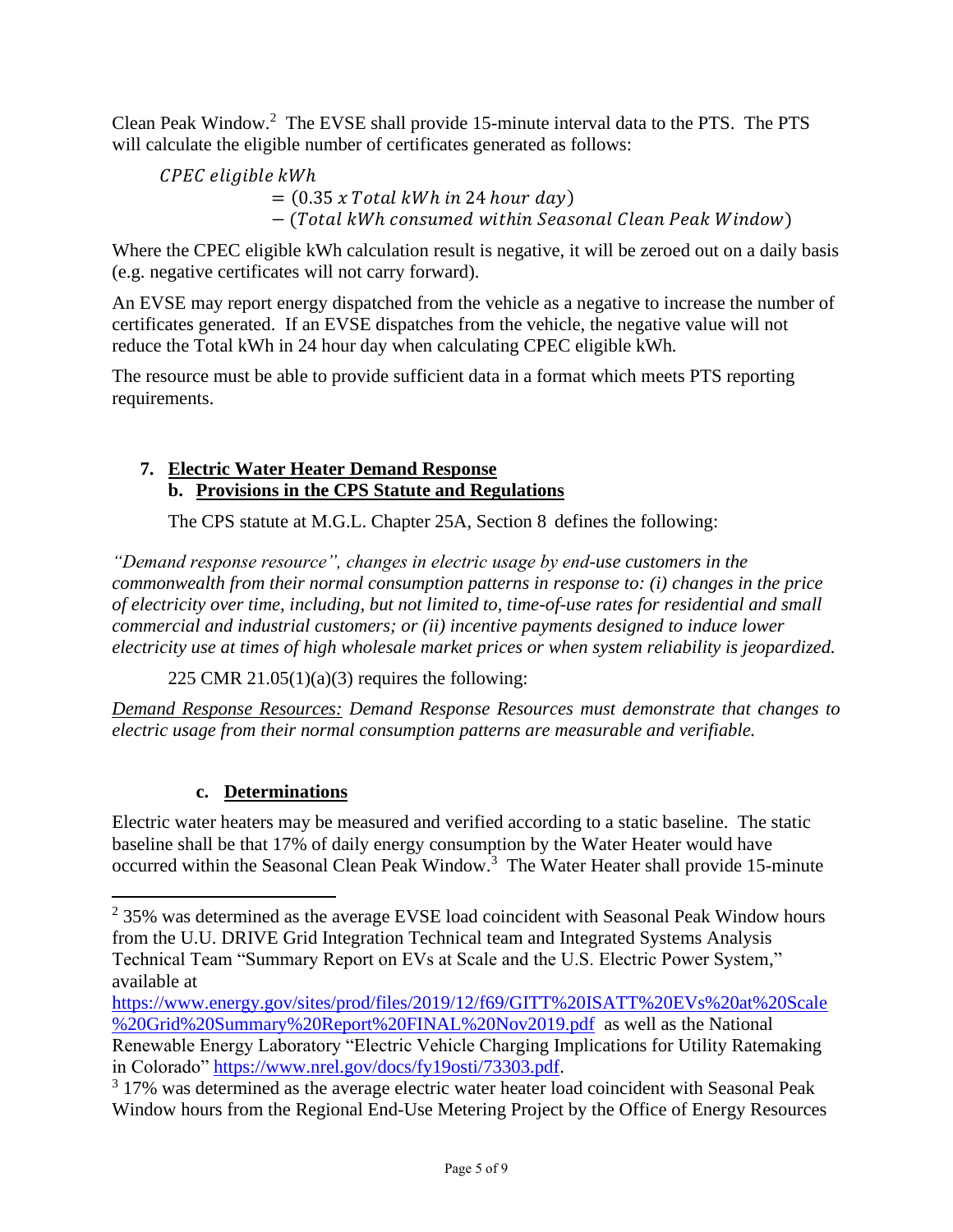interval data to the PTS. The PTS will calculate the eligible number of certificates generated as follows:

CPEC eligible kWh  $= (0.17 x Total kWh in 24 hour day)$  $-$  (Total kWh consumed within Seasonal Clean Peak Window)

Where the CPEC eligible kWh calculation is negative, it will be zeroed out on a daily basis (e.g. negative certificates will not carry forward).

The resource must be able to provide sufficient data in a format which meets PTS reporting.

## **8. Load Curtailment Demand Response c. Provisions in the CPS Statute and Regulations**

The CPS statute at M.G.L. Chapter 25A, Section 8 defines the following:

*"Demand response resource", changes in electric usage by end-use customers in the commonwealth from their normal consumption patterns in response to: (i) changes in the price of electricity over time, including, but not limited to, time-of-use rates for residential and small commercial and industrial customers; or (ii) incentive payments designed to induce lower electricity use at times of high wholesale market prices or when system reliability is jeopardized.*

225 CMR 21.05(1)(a)(3) requires the following:

*Demand Response Resources: Demand Response Resources must demonstrate that changes to electric usage from their normal consumption patterns are measurable and verifiable.* 

# **d. Determinations**

Load curtailment (including whole-building) which is dispatched on an infrequent basis may participate in Clean Peak Energy Portfolio Standard as a Demand Response Resource with an active baseline approach.

The resource must provide documentation of the intended baseline approach for the resource at the time it applies for a Statement of Qualification.<sup>4</sup> The Department retains sole discretion in

Demand response resource's load reduction in each 15-minute interval of an Event is calculated as the difference between its *Adjusted Baseline* and its metered load. The *Adjusted Baseline* is calculated as the *Baseline* + a *Symmetric Adjustment* based on average load during the hour that is one hour prior to the start of the Event. The *Baseline* for each 15-minute interval will be a rolling value equal to the average metered load for that interval in the last 10 business days within the most recent 30 days, excluding days on which there was an *Event* or a scheduled or forced curtailment. If 10 such days are not available in the most recent 30 days, then meter data

of the Bonneville Power Administration at 53, available at [https://www.osti.gov/biblio/5242541.](https://www.osti.gov/biblio/5242541) 17% is also representative of a flat 4 hours of Seasonal Peak Window hours per 24 hour day  $(4/24 = 0.1667)$ .

<sup>4</sup> Exemplary baseline model: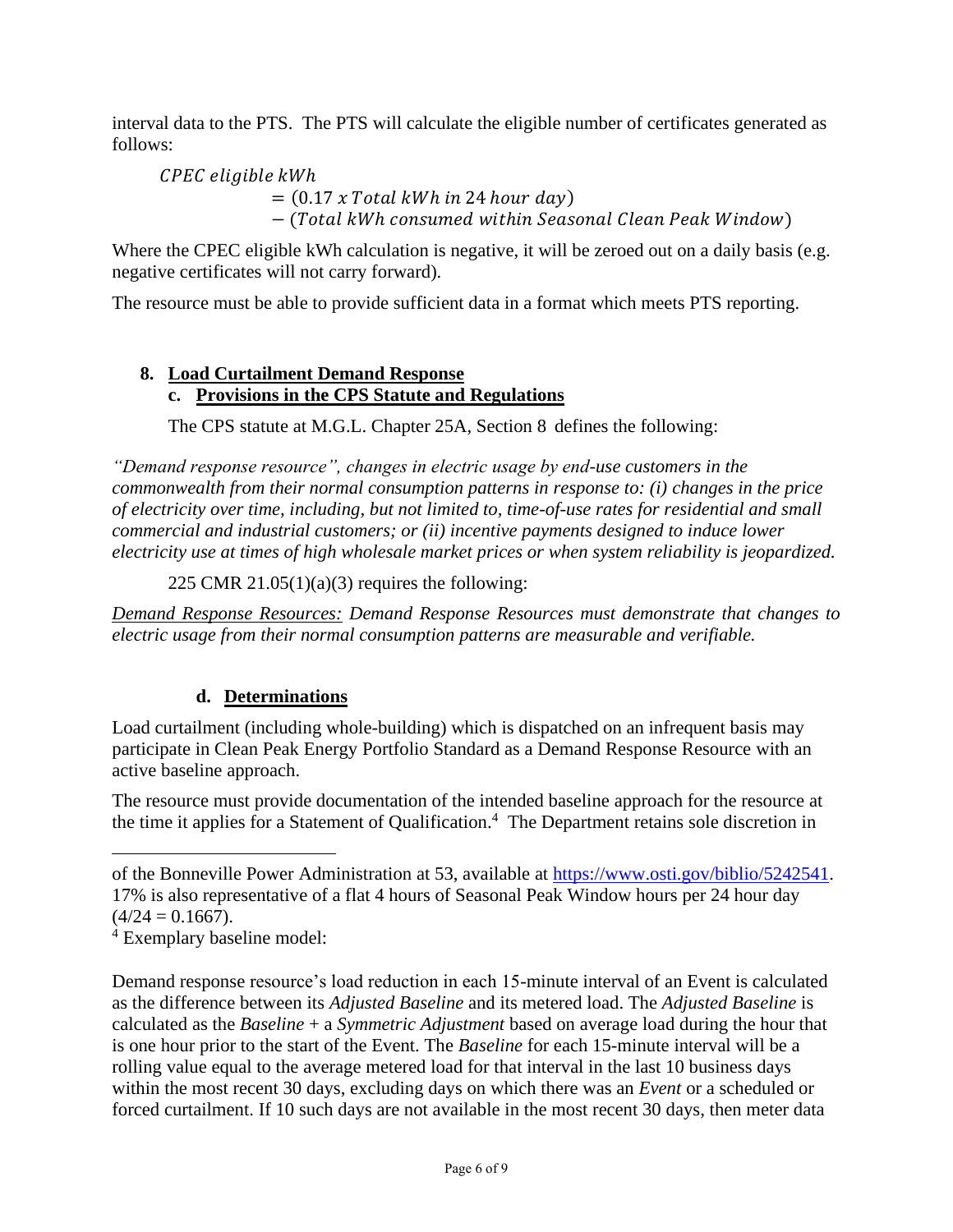determining whether the proposed baseline approach is sufficient to provide verifiable data sufficient to generate Clean Peak Energy Certificates.

The applicant must retain all pertinent records of the facility, and all data used in calculating the resource performance. The applicant must provide these materials to the Department and/or the PTS upon an audit request.

The Department may require annual certifications by the resource owner or designee that all calculations were performed in accordance with the approved baseline methodology.

The applicant will be responsible for performing the baseline calculation, and reporting the resulting curtailed energy to the PTS in a format accepted by the PTS.

#### **9. Building Thermal Mass and Thermal Storage Demand Response d. Provisions in the CPS Statute and Regulations**

The CPS statute at M.G.L. Chapter 25A, Section 8 defines the following:

*"Demand response resource", changes in electric usage by end-use customers in the commonwealth from their normal consumption patterns in response to: (i) changes in the price of electricity over time, including, but not limited to, time-of-use rates for residential and small commercial and industrial customers; or (ii) incentive payments designed to induce lower electricity use at times of high wholesale market prices or when system reliability is jeopardized.*

225 CMR 21.05(1)(a)(3) requires the following:

*Demand Response Resources: Demand Response Resources must demonstrate that changes to electric usage from their normal consumption patterns are measurable and verifiable.* 

# **e. Determinations**

The formulas below lay out the calculation described above.

Adjusted Baseline Interval  $X =$  Baseline Interval  $X +$  Symmetric Adjustment Event X

Baseline Interval  $X =$  Average (Metered Load Interval X, last 10 Business Days)

from the most recent *Event* or curtailment days will be used in the calculation. *Events* occur when the DR resource voluntarily curtails load; *Events* are self-identified by the DR resource sponsor on a daily basis.

The facility will report 0s for all non-event intervals, and will report the kWh curtailed, as calculated by the adjusted baseline for all Event intervals.

Load ReductionHour  $X = \Sigma$  Load ReductionIntervals 1 - 4

Load ReductionInterval  $X =$  Adjusted Baseline Interval  $X -$  Metered Load Interval X

Last 10 Business Days = most recent 10 business days in the last 30 days, excluding days with Events or scheduled or forced curtailments

Event = a voluntary curtailment during Clean Peak hours that is identified by the end of the Event day.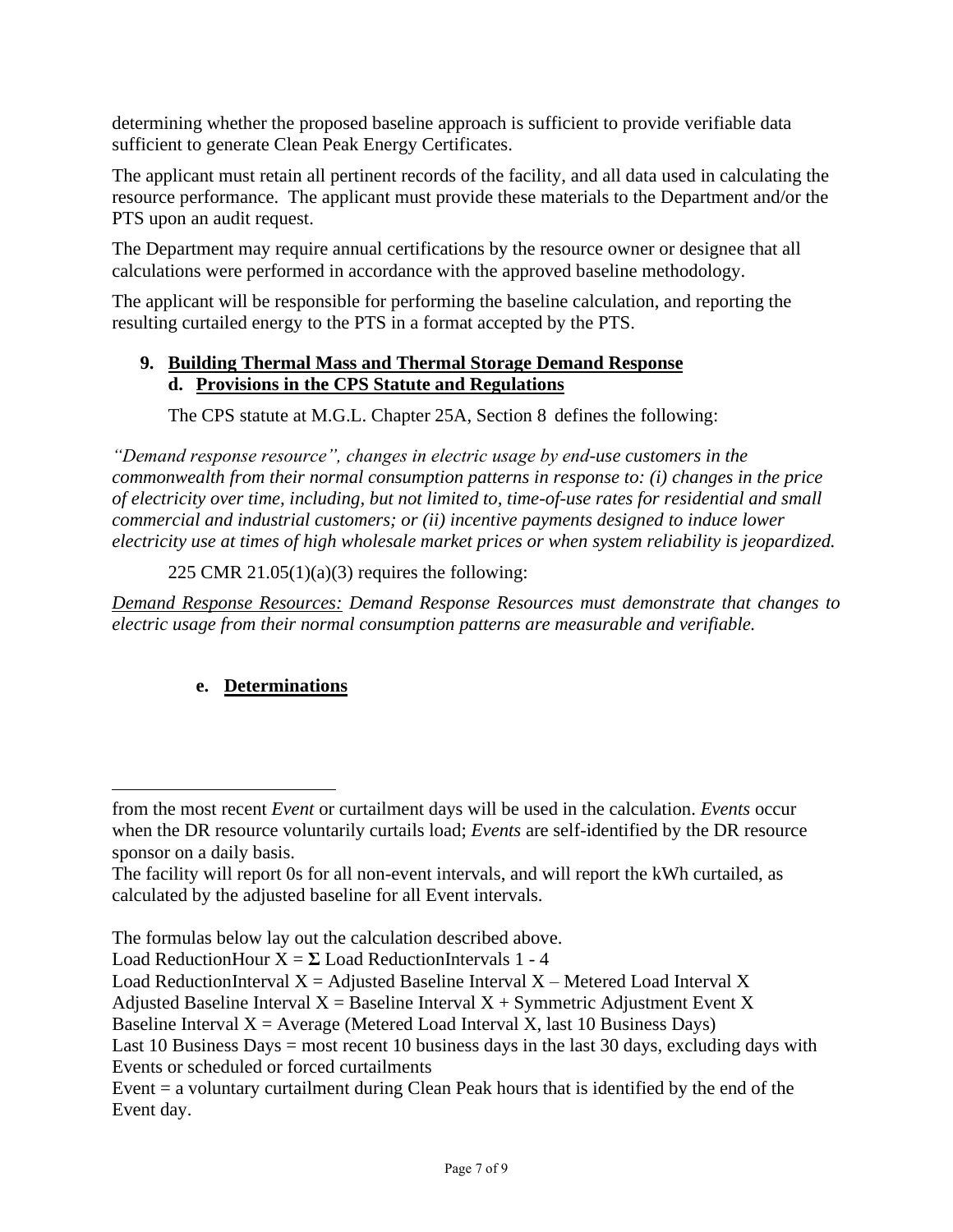Building thermal mass, and alternative thermal storage systems, used to enable a shift in the time of HVAC operations may qualify to participate in the Clean Peak Energy Portfolio Standard as a Demand Response Resource.

The resource must provide documentation of the intended baseline approach for the resource at the time it applies for a Statement of Qualification.<sup>5</sup> The Department retains sole discretion in determining whether the proposed baseline approach is sufficient to provide verifiable data sufficient to generate Clean Peak Energy Certificates.

The applicant must retain all pertinent records of the facility, and all data used in calculating the resource performance. The applicant must provide these materials to the Department and/or the PTS upon an audit request.

The Department may require annual certifications by the resource owner or designee that all calculations were performed in accordance with the approved baseline methodology.

The applicant will be responsible for performing the baseline calculation, and reporting the resulting energy shifted out of the Seasonal Peak Window to the PTS in a format accepted by the PTS.

#### **10. Metering**

# **a. Provisions in the CPS Statute and Regulations**

225 CMR 21.05(2) requires the following:

*Metering. A Clean Peak Resource shall meter and report fifteen (15) minute interval performance in compliance with standards and protocols as established by a third-party Program Administrator designated by the Department. The Department may grant an exception to the fifteen (15) minute interval and designate a shorter or longer interval on a case-by-case basis. The Program Administrator shall be the designated independent third-party meter reader, as defined in Rule 2.5(j) of the NEPOOL GIS Operating Rules, or any successor rule. All standards and metering protocols shall be subject to review and approval by the Department. A Clean Peak Resource shall submit metered data to the Program Administrator for all hours of the previous month.*

#### 225 CMR  $21.05(1)(a)(3)$  requires the following:

*Demand Response Resources: Demand Response Resources must demonstrate that changes to electric usage from their normal consumption patterns are measurable and verifiable.* 

# **b. Determinations**

The Program Administrator will be the sole metering and data verification provider, utilizing a PTS to support the Clean Peak Standard. As such, once a resource is qualified to participate in the CPS, all reporting will go through the Program Administrator's PTS. The Department and the

<sup>5</sup> For example, following baseline and measurement guidelines established in ASHRAE 14 Category C.